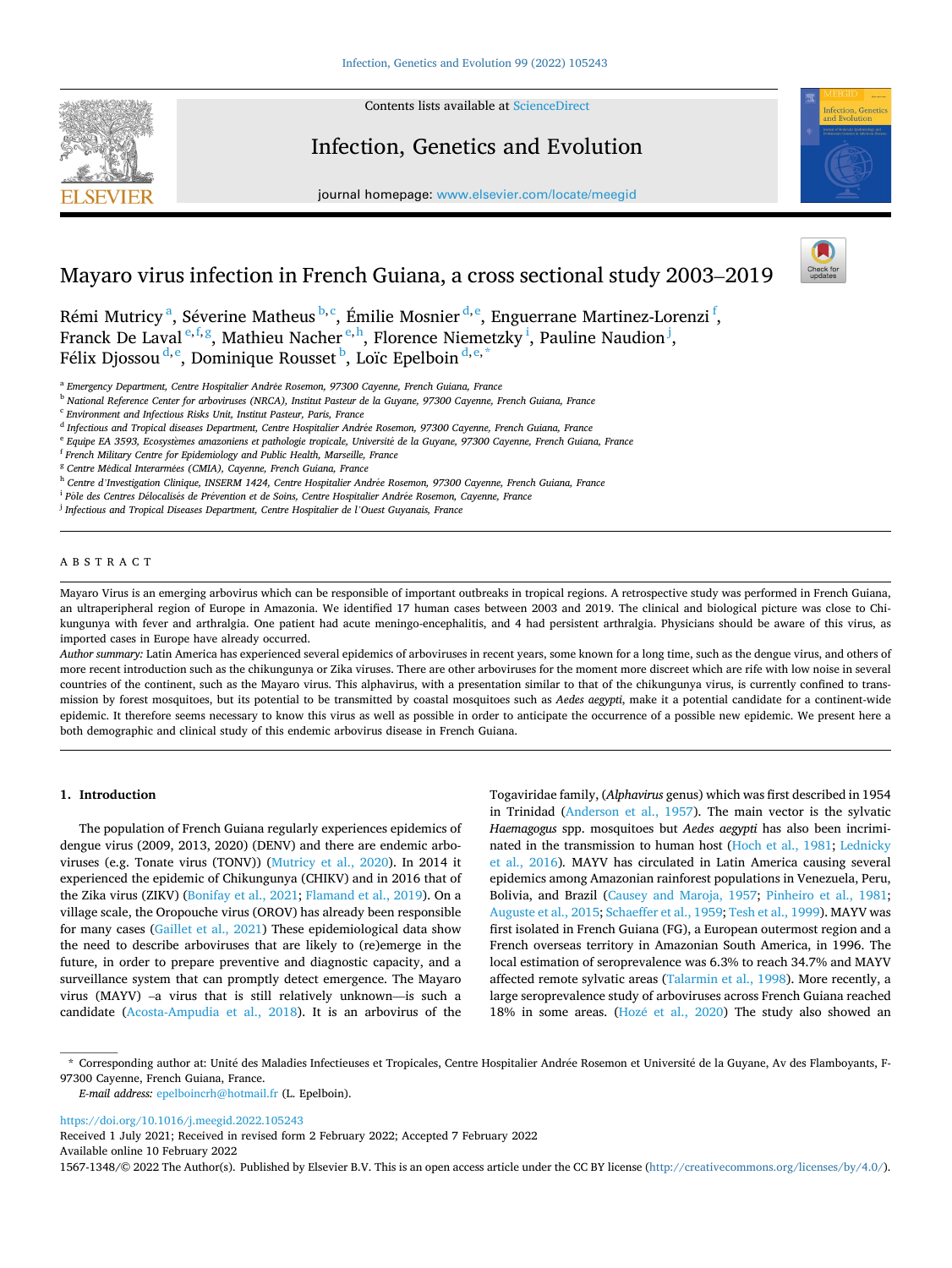<span id="page-1-0"></span>important sylvatic cycle for MAYV with most infections occurring in rural areas, near natural reservoirs, and in individuals more likely to be in contact with the forest (i.e., often adult males)). Whereas prevalence data is available in French Guiana for MAYV, its incidence is unknown.

The objectives of the present study to describe the clinical and biological features of MAYV infection, a subject for which there are few data.

# **2. Methods**

This study took place from January 1st, 2003 to December 31st, 2019 ([Mutricy et al., 2020](#page-5-0)). We included patients from the regional hospital group (including Cayenne, Saint-Laurent du Maroni and Kourou hospitals and patients from health centers in remote villages. All serum samples were sent for arboviral IgM serological diagnosis to the National Reference Centre for arboviruses (NRCA) at Institut Pasteur in French Guiana. Clinical and biological data were collected through the electronic medical and biological records of the health facilities (Cora®, SisV2®, DMU-net®). All sera were tested for a panel of arboviruses circulating in FG including dengue virus DENV, yellow fever virus (YFV), Saint-Louis encephalitis virus (SLEV), TONV, MAYV, CHIKV since 2014 and ZIKV since 2016.

Serological diagnosis was performed using an in-house IgM capture enzyme-linked immunobsorbent assays (MAC-ELISA). The detection of serum IgM antibodies to MAYV was performed by the NRCA in FG using an in-house MAC-ELISA test modified from that previously described. (7). Microtitration plates (Nunc Maxisorp; ThermoFisher Scientific, Roskilde, Denmark) were sensitized for 2 h at 37 ◦C with goat antihuman IgM (Sigma-Aldrich, St. Louis, MO) diluted in phosphate-buffered saline (PBS)–Tween buffer(PBS, 0.1% Tween 20). After three washes with PBS–Tween buffer, sera, positive and negative controls diluted (1/100) inPBS–Tween–milk buffer (PBS, 0.5% Tween 20, and 5% nonfat dry milk) were added to wells and incubated for 1 h at 37 ◦C. The wells were washed again and incubated overnight at 4 ℃ in a humidified container with MAYV or normal antigens diluted in PBS–Tween–milk buffer. Antigens were prepared by extracting MAYV-infected or normal brains of suckling mice with sucrose–acetone. Specific antigen binding was demonstrated by using an ascitic fluid from MAYV hyperimmune mice diluted in PBS–Tween–milk buffer incubated for 1 h at 37 ◦C, followed by incubation of a goat antimouse peroxidase–labeled conjugate (Sigma-Aldrich) diluted inPBS–Tween–milk buffer incubated for 1 h at 37 ◦C. Antigens and hyperimmune ascitic fluids are produced by the NRCA in FG. Three washes with PBS–Tween buffer were performed between each step. The 3,3,5,59-tetramethylbenzidine liquid substrate system (Sigma-Aldrich) was used as the substrate. The titer of the optical density for MAYV antigen in the patient serum divided by the optical density for negative MAYV antigen in the same serum was measured. The presence of IgM against the studied virus was defined by a ratio higher than 3.

The optical density ratio was calculated by dividing the patient's serum to the considered viral antigen by the optical density of the same serum on a negative antigen. The presence of anti-MAYV IgM was defined by a ratio greater than 3. Molecular RT-PCR diagnosis of MAYV was performed sporadically prior to 2016, and regularly but not consistently from 2017 onward.. ([Talarmin et al., 1998\)](#page-5-0).

The exclusion criteria were confirmed alternative diagnosis, detection of IgM against other arboviruses and the absence of medical records. Then, an adjudication committee (two infectious diseases specialists and one virologist) re-evaluated all included patients, and classified them in four categories:

- 1. Certain probability: positive RT-PCR;
- 2. High probability: typical arbovirus infection (i.e. with two or more of the following symptoms: fever, chills, headaches, myalgia and arthralgia) and IgM seroconversion (appearance of IgM between 2 consecutive samples collected 5 days apart).



**Fig. 1.** Flowchart of the study on Mayaro virus (MAYV) in French Guiana 2003–2019.

TONV: Tonate virus; CHIKV: chikungunya virus.

Certain probability: positive RT-PCR; High probability: typical arbovirus infection (i.e. with two or more of the following symptoms: fever, chills, headaches, myalgia and arthralgia) and IgM seroconversion (appearance of IgM between 2 consecutive samples collected 5 days apart); Medium probability: typical clinical picture and single positive sample for IgM; Low probability: atypical presentation and single positive sample for IgM.

\* 1 childbirth, 1 breakthrough bleeding, 1 malaise, 1 depression, 1 wall hematoma during pregnancy, 1 chronic hepatitis B complicated with hepatocellular carcinoma, 1 acute hepatobiliary disease.

\$. 9 chikungunya, 1 dengue, 3 Amazon toxoplasmosis, 3 pyelonephritis, 2 Q fever, 2 *Plasmodium vivax* malaria attacks, 1 angina, 1 community acquired pneumonia, 3 leptospirosis, 1 IRIS on HIV, 3 unknown diagnosis.

- 3. Medium probability: typical clinical picture and single positive sample for IgM;
- 4. Low probability: atypical presentation and single positive sample for IgM;

In order to better describe MAYV infection, only certain, high and medium probabilities groups were retained for analysis.

We calculated the annual incidence rate using census data associated with their 95% confidence interval (95% CI), and we performed a descriptive analysis of clinical and biological features.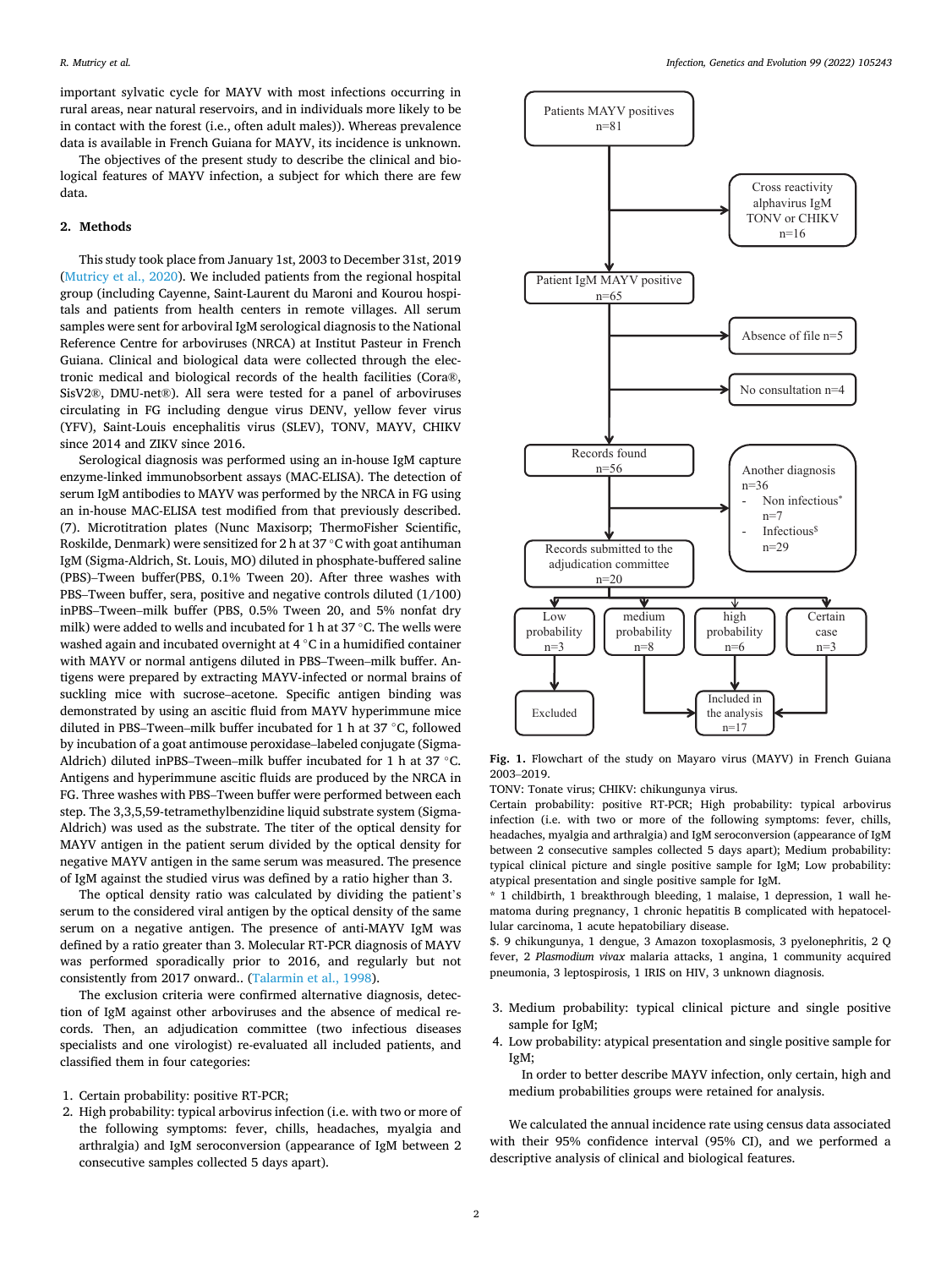

**Fig. 2.** Distribution by commune of the 17 cases of Mayaro virus infections in French Guiana, 2003-2016.

#### *2.1. Ethical statement*

The study followed the Declaration of Helsinki. The ethics committee of Cayenne hospital gave its approval. Records data were anonymized. The database was declared to the *Commission Nationale de l'Informatique et des Libert*´*es* (CNIL): n◦2145898.

### **3. Results**

During this study, 65 patients had a positive IgM serology for MAYV only ([Fig. 1\)](#page-1-0), but only seventeen were validated by the scientific committee. Among them, 3 had certain, 6 high, and 8 medium probabilities. The Fig. 2 shows the distribution by commune of the 17 cases of Mayaro virus infections in French Guiana, 2003-2016 by commune (Fig. 2). Three patients were finally excluded by the adjudication committee because of a single positive IgM serology (and not a seroconversion) and a clinical picture too aspecific to be taken into account (acute decompensation of a psychiatric pathology, workup of adenopathy in a schoolboy and workup of pain in the hand and inflammatory throat in an 11-year-old child). There were 7 women (41%) and 10 men. Age range was 1–54 years (median  $= 30$ ; IQR  $= 22-47$ ). Among the 16 with known country of birth, 5 (31%) were born in Brazil, 4 (25%) in mainland France and 3 (19%) in French Guiana (plus 1 in Dominican Republic and 1 in French Polynesia). At least 11/15 (73%) reported a journey in the forest. Among the 12 for whom the data was available, 5 (42%) were soldiers of the French army, 4 (33%) were illegal goldminers, and 3 (25%) had a job not linked to the forest. One patient had a significant medical history (high blood pressure). Three patients were hospitalized, all recovered. At least 3 of them (18%) presented persistent arthralgia beyond one month. Clinical and biological features are reported in [Table 1](#page-3-0) and compared with other publications, and the detail of the clinical picture of each patient is reported in [Table 2](#page-4-0). One patient was a 47-year-old Brazilian man working in an illegal gold mining site in the deep rainforest, presented an unusual acute meningo-encephalitis. He had a five-day history of frontal headaches, photophobia, meningeal stiffness, Kernig and Brudzinski signs, diarrhea, fatigue, aphasia, and confusion. Leukocytes were at 9.40 G/L, neutrophils at 7.5 G/L; CRP was

4.8 mg/L. Cerebrospinal fluid (CSF) showed: white blood cell count 450/mm3 (20% neutrophils, 73% lymphocytes, 7% monocytes), blood cell count 660/mm3, protein 0.77 g/L, and glucose 2.30 mmol/L (concomitant blood glucose was 6 mmol/L). Etiological investigations were negative for malaria, but showed IgM MAYV seroconversion. The clinical evolution was favorable in two days without any neurological sequelae. CSF abnormalities disappeared six days after the initial screening.

# **4. Discussion**

This is the first study that describes clinical symptoms associated to MAYV infection in French Guiana. Here the incidence was low whereas seroprevalence studies reached 2.8 to 6.3% [\(Talarmin et al., 1998; Hoz](#page-5-0)é [et al., 2020](#page-5-0)). The absence of systematic screening, lack of knowledge of the physicians and misdiagnosis probably led to major under-estimation. This highlights the importance of improving the bio-clinical description of MAYV in order to improve practitioners diagnostic accuracy. In French Guiana, most physicians are unaware of MAYV, which is easily confused with other better known arboviruses, notably for arthritogenic alphaviruses, CHIKV which was detected in FG 2013–2015 ([Bonifay](#page-5-0)  [et al., 2018a\)](#page-5-0).Surprisingly, there are few studies describing the clinical presentation of MAYV infection [\(Pinheiro et al., 1981;](#page-5-0) [Auguste et al.,](#page-5-0)  [2015; Tesh et al., 1999; Azevedo et al., 2009; Vieira et al., 2015; Halsey](#page-5-0)  [et al., 2013\)](#page-5-0). Fever (99%), arthralgia (83%) and headaches (83%) are often reported whereas cutaneous rashes are not so frequent (50%), similar to chikungunya infection (but without tenosynovitis) (Bonifay [et al., 2018b\)](#page-5-0). Classical blood tests are generally normal or show nonspecific anomalies. The patient's place of stay or life may also guide diagnosis, as *Haemagogus* spp. (main vector of MAYV) is sylvatic whereas *Aedes Aegypti* (main vector of CHIKV) is urban.

We described a case of acute meningoencephalitis attributed to MAYV. A single neurological presentation associated to MAYV infection has also previously been described in Mexico. This patient presenting hemorrhages, thrombocytopenia, jaundice and encephalopathy, leading to death ([Navarrete-Espinosa and Gomez-Dantes, 2006\)](#page-5-0). Alphaviruses are known to be responsible for central nervous system infections,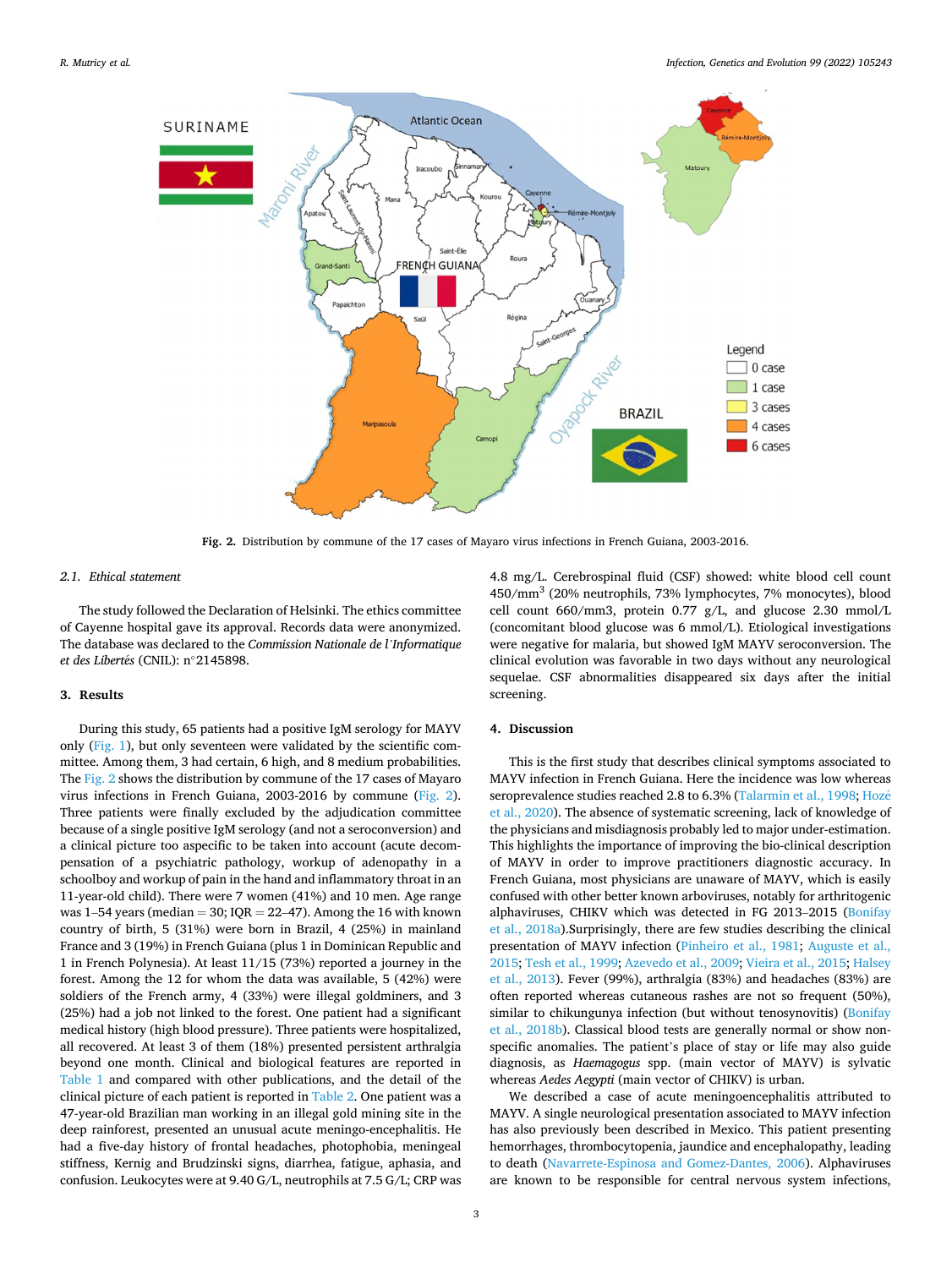#### <span id="page-3-0"></span>**Table 1**

Main clinical and biological characteristics of 17 patients with MAYV infection and comparison with the main studies found in the literature.

| Variables                         | Mutricy et al. | Azevedo et al. (Tesh     | Vieira et al. (  | Pinheiro et al. (Anderson | Halsey et al. ( | Auguste et al. (         | Tesh et al. (    |
|-----------------------------------|----------------|--------------------------|------------------|---------------------------|-----------------|--------------------------|------------------|
|                                   |                | et al., 1999)            | Talarmin et al., | et al., 1957)             | Hozé et al.,    | Hoch et al.,             | Causey and       |
|                                   |                |                          | 1998)            |                           | 2020)           | 1981)                    | Maroja, 1957)    |
|                                   |                |                          |                  |                           |                 |                          |                  |
| Date                              | 2003-2019      | 2008                     | 2014             | 1978                      | 2010-2013       | 2010                     | 1995-1998        |
| Type of study                     | Monocentric    | Epidemicinvestigation    | Study of serum   | Epidemicinvestigation     | Cohort study    | Epidemic                 | Surveillance     |
|                                   | retrospective  |                          | during a dengue  |                           |                 | Surveillance             | Program          |
|                                   |                |                          | epidemic         |                           |                 | Program                  |                  |
| <b>Sites</b>                      | Cayenne,       | Santa Barbara,           | State of         | Belterra,                 | Amazon basin,   | The Estacion             | Peru             |
|                                   | French Guiana  | State of Pará,           | MatoGrosso,      | State of Para,            | Peru            | village,                 |                  |
|                                   |                | <b>Brazil</b>            | Brazil           | <b>Brazil</b>             |                 | State of                 |                  |
|                                   |                |                          |                  |                           |                 | Portuguesa,              |                  |
|                                   |                |                          |                  |                           |                 | Venezuela                |                  |
| Number of patients                | 17             | 36 of which 3 were       | 6                | 43                        | 16              | 6                        | 22               |
|                                   |                | asymptomatic             |                  |                           |                 |                          |                  |
| Diagnostic method                 | RT-PCR or IgM  | IgM serology             | RT-PCR           | Inoculation with mouse    | Cell Culture,   | Cell culture             | Viral Culture or |
|                                   | Serology       |                          |                  |                           | RT-PCR, IgM     |                          | IgM Serology     |
|                                   |                |                          |                  |                           | Serology        |                          |                  |
| Median age (IQR)                  | 35 (26-47)     | From 4 to 55             | 22,5 (16,5-55)   | From 2 to 62              | 34 (12-43)      | $42(17-60)$              | From 9 to 65     |
| (year)                            | Range (1-54)   |                          |                  |                           |                 |                          |                  |
| Sex ratio $(m/f)$                 | 1.4            | 1.4                      | $\mathbf 1$      |                           | 0.8             | $\mathbf{1}$             | 0.8              |
|                                   |                |                          |                  |                           |                 |                          |                  |
| Symptoms/Clinical signs = $N$ (%) |                |                          |                  |                           |                 |                          |                  |
| Fever $n\%$ )                     | 17/17 (100)    | 33/33 (100)              | 6/6(100)         | 43/43 (100)               | 16/16(100)      | 5/6(83,3)                | 22/22 (100)      |
| Arthralgia n(%)                   | 11/17(65)      | 29/33 (89)               | 5/6(83,3)        | 43/43 (100)               | 15/16(93,8)     | 6/6(100)                 | 11/22(50)        |
| Headache n(%)                     | 12/17(71)      | 21/33(64)                | 6/6(100)         | 40/43 (86)                | 15/16 (93,8)    | 3/6(50)                  | 22/22 (100)      |
| Rash $n$ (%)                      | 5/17(29)       | 16/33(49)                |                  | 29/43 (67)                | 8/16(50)        | 1/6(16,7)                | 7/22(31,9)       |
| Myalgia n(%)                      | 6/17(35)       | 25/33(75)                | 6/6(100)         | 32/43(74)                 | 14/16(87,5)     | $\overline{\phantom{0}}$ | 17/22(77,3)      |
| Low back pain $n$ (%)             | 4/17(24)       |                          |                  |                           |                 |                          |                  |
| Fatigue n(%)                      | 7/17(41)       | $\overline{\phantom{0}}$ |                  |                           | $\overline{a}$  |                          |                  |
| Chills $n$ <sup>(%)</sup>         | 5/17(29)       |                          |                  | 35/43(81)                 |                 | $2/6$ (33,3)             | 13/22(59,1)      |
| Retro-orbital pain n              | 2/17(12)       | 15/33(44)                | 4/6(66,6)        | 16/43(38)                 | 12/16(75)       |                          | 14/22(63,6)      |
| (%)                               |                |                          |                  |                           |                 |                          |                  |
| Confusion n(%)                    | 2/17(12)       |                          |                  |                           |                 |                          |                  |
| Vomiting $n$ (%)                  | 4/17(24)       | 1/33(3)                  | 6/6(100)         | 9/43(21)                  | 11/16(68,8)     | $\overline{a}$           | 3/22(13,6)       |
| Pruritusn(%)                      | 0/17(0)        | 11/33(33)                |                  |                           |                 |                          |                  |
| Nausea n(%)                       | 2/17(12)       | $\overline{a}$           |                  | 15/43(35)                 | 11/16(68,8)     | $2/6$ (33,3)             | 4/22(18,2)       |
| Diarrhea n(%)                     | 2/17(12)       |                          |                  | 2/43(5)                   |                 |                          | 2/22(9)          |
| Abdominal pain n(%)               | 3/17(18)       | $\overline{\phantom{0}}$ | 3/6(50)          | $\overline{a}$            | 8/16(50)        |                          | 3/22(13,6)       |
| Cough $n$ (%)                     | 2/17(12)       | $\overline{a}$           |                  | $\overline{\phantom{0}}$  |                 | $2/6$ (33,3)             | 4/22(18,2)       |
| Pharyngitis n(%)                  | 1/17(6)        | $\equiv$                 |                  |                           | 4/16(25)        | $2/6$ (33,3)             | 4/22(18,2)       |
| Conjonctivitis n (%)              | 1/17(6)        |                          |                  |                           |                 |                          |                  |
| Dizziness $n$ (%)                 |                | 8/33(25)                 |                  | 18/43(42)                 | 10/16(62,5)     |                          |                  |
| Anorexia n(%)                     | 5/17(29)       | 7/33(22)                 |                  |                           | 12/16(75)       |                          |                  |
| Gingivorrhagian(%)                |                |                          |                  |                           |                 |                          | 1/22(4,5)        |
| Photophobia n(%)                  | 1/17(6)        |                          |                  | 3/43(7)                   |                 |                          | 1/22(4,5)        |
|                                   |                |                          |                  |                           |                 |                          |                  |
|                                   |                |                          |                  |                           |                 |                          |                  |
| <b>Biological features</b>        |                |                          |                  |                           |                 |                          |                  |
| Lymphocyte<1500/                  | 7/13(60)       |                          |                  |                           |                 |                          |                  |
| mm <sup>3</sup>                   |                |                          |                  |                           |                 |                          |                  |
| Platelets <150,000/               | 3/13(23)       |                          | 4/6(66,6)        |                           |                 |                          |                  |
| mm <sup>3</sup>                   |                |                          |                  |                           |                 |                          |                  |
| Leukocytes                        | 1/15(7)        |                          | 3/6(50)          |                           |                 |                          |                  |
| $>10,000/mm^3$                    |                |                          |                  |                           |                 |                          |                  |
| Neutrophils >7500/                | 1/14(7)        |                          |                  |                           |                 |                          |                  |
| mm <sup>3</sup>                   |                |                          |                  |                           |                 |                          |                  |
| $CRP > 50$ mg/L                   | 2/15(13)       |                          |                  |                           |                 |                          |                  |

especially Western, Eastern and Venezuelan Equine Encephalitis, but socalled arthritic viruses, such as chikungunya, may also cause neurological impairment ([Oliveira et al., 2016\)](#page-5-0).

Serologic diagnosis is also difficult to interpret due to antibody crossreactivity between MAYV and other alphaviruses. Immunological reactivation or IgM persistence is also observed in other infections, or even non-infectious conditions: 39 of the 56 excluded patients (69.6%) had positive MAYV IgM associated with other infectious or a non-infectious pathology.

Practitioners should perform MAYV confirmation in front of isolated fever, "chikungunya-like" syndrome, or central nervous system involvement: RT-PCR in early phase then IgM seroconversion. These diagnostic tools should be more widely available.

MAYV is considered to have an important potential for emergence in

America, in Amazonia and beyond, as illustrated by the recent MAYV emergence in a rural area of Haiti ([Lednicky et al., 2016](#page-5-0)). Then, its secondary spread is probable because *A. aegypti* (and maybe *A. albopictus*) is a competent vector ([Long et al., 2011\)](#page-5-0), possibly mediating urban cycles and outbreaks [\(Acosta-Ampudia et al., 2018](#page-5-0)). Furthermore, two recent publications describing MAYV in travelers returning from French Guiana to Europe (where *A. albopictus* is spreading) illustrate this new threat ([Friedrich-Janicke et al., 2014](#page-5-0); [Llagonne-Barets et al., 2016](#page-5-0)). This scenario is well known and needs anticipation.

# **5. Conclusion**

MAYV infection has a similar presentation as chikungunya. Although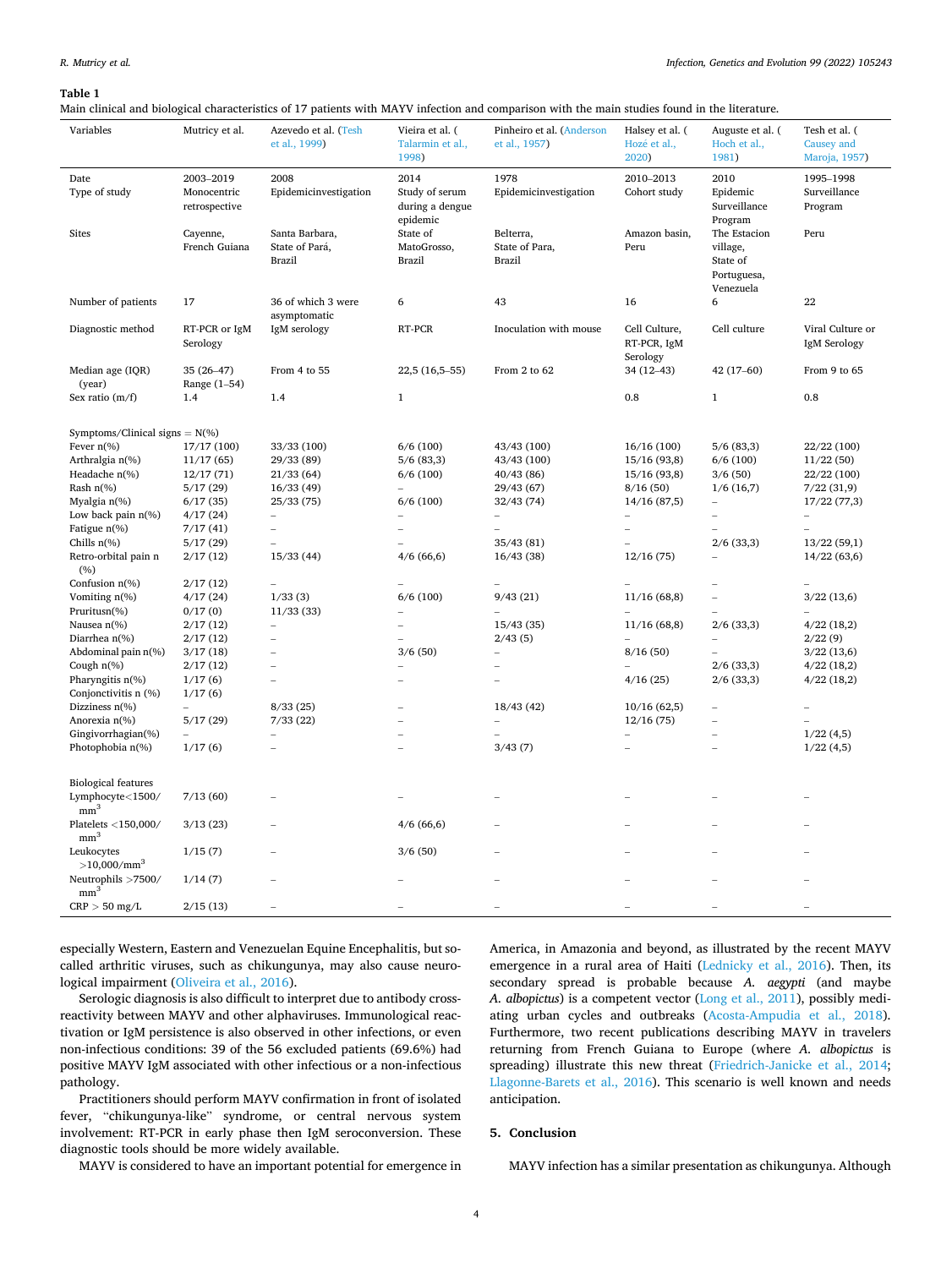| Case | Sex         | Age          | Residential<br>commune | Country of<br>birth    | Travel in<br>the last 15<br>days | Profession    | Medical history                               | Clinical                                                                                                              | Complications                                      | Biology                                                                                    | PCR | Probability                                               |
|------|-------------|--------------|------------------------|------------------------|----------------------------------|---------------|-----------------------------------------------|-----------------------------------------------------------------------------------------------------------------------|----------------------------------------------------|--------------------------------------------------------------------------------------------|-----|-----------------------------------------------------------|
| -1   | $\mathbf F$ | 19           | Trois-sauts            | French Guiana          | No                               | NA            | Cutaneous<br>leishmaniasis,<br>scorpion sting | Fever, arthralgia                                                                                                     | Persistence of arthralgia<br>for 2 months          | Not done                                                                                   | NP  | Certain<br>Positive viral<br>culture                      |
| 2    | M           | 47           | Matoury                | Brazil                 | No                               | Gold<br>miner | No                                            | Fever, arthralgia, rash,<br>inflammatory throat                                                                       | Hyperimmune<br>splenomegaly on<br>frequent malaria | Leukopenia, neutropenia,<br>lymphopenia,<br>thrombocytopenia                               | NP  | High<br>seroconversion                                    |
| 3    | М           | 47           | Maripasoula            | Brazil                 | No                               | Gold<br>miner | High blood<br>pressure                        | Fever, headache, asthenia,<br>confusion,<br>phonophotophobia, signs of<br>Kernig and Brudzinski positive              | Meningoencephalitis                                | Lymphopenia<br>$CRP1 = 21$                                                                 | NP  | High<br>seroconversion                                    |
|      | F           | 22           | Rémire-<br>Montjoly    | French Guiana          | No                               | NA            | Left pneumonia,<br>intellectual<br>disability | Fever, back pain, retro-orbital<br>pain                                                                               | No                                                 | Normal                                                                                     | NP  | High<br>seroconversion                                    |
| 5    | F           | 26           | Rémire-<br>Montjoly    | Metropolitan<br>France | Living in<br>the forest          | Engineer      | No                                            | Fever, headache, chills,<br>arthralgia, low back pain,<br>asthenia, rash                                              | No                                                 | Not done                                                                                   | Neg | High<br>seroconversion                                    |
| 6    | М           | 30           | Maripasoula            | Brazil                 | NA                               | Gold<br>miner | No                                            | Fever, headache, arthralgia,<br>myalgia, anorexia                                                                     | Headache resistant to<br>analgesic treatment       | Normal                                                                                     | NP  | Medium<br>Compatible clinic<br>and 1 positive<br>serology |
| 7    | F           | $\mathbf{1}$ | Rémire-<br>Montjoly    | NA                     | No                               | Without       | No                                            | Fever, vomiting,<br>conjunctival hyperemia                                                                            | No                                                 | Normal                                                                                     | NP  | Medium<br>Compatible clinic<br>and 1 positive<br>serology |
| 8    | F           | 54           | Cayenne                | NA                     | Living in<br>the forest          | NA            | No                                            | Fever, headache, arthralgia                                                                                           | Persistence of arthralgia<br>for 2 months          | Anemia, leukopenia,<br>neutropenia, $CRP = 11$                                             | NP  | Medium<br>Compatible clinic<br>and 1 positive<br>serology |
| 9    | М           | 41           | Cayenne                | NA                     | Living in<br>the forest          | Soldier       | No                                            | Fever, headache, arthralgia,<br>myalgia, rash                                                                         | No                                                 | Lymphopenia, $CRP = 8.4$                                                                   | Neg | Medium<br>Compatible clinic<br>and 1 positive<br>serology |
| 10   | М           | 31           | Grand Santi            | French Guiana          | Living in<br>the forest          | NA            | Chronic hepatitis<br>B                        | Fever, arthralgia                                                                                                     | No                                                 | Normal                                                                                     | Neg | Medium<br>Compatible clinic<br>and 1 positive<br>serology |
| 11   | M           | 55           | Cayenne                | Brazil                 | Journey in<br>forest             | Hunter        | Malaria,<br>dyslipemia                        | Fever, chills, headaches,<br>arthralgia, myalgia, asthenia,<br>anorexia, abdominal pain, cough                        | No                                                 | Lymphopenia,<br>thrombocytopenia (129 G/L)                                                 | Neg | High<br>seroconversion                                    |
| 12   | F           | 36           | Maripasoula            | Brazil                 | NA                               | NA            | NA                                            | Fever, headache, arthralgia,<br>asthenia, rash, intraoral rash,<br>anorexia                                           | No                                                 |                                                                                            | Neg | Medium<br>Compatible clinic<br>and 1 positive<br>serology |
| 13   | F           | 28           | Maripasoula            | Dominican<br>Republic  | Journey in<br>forest             | Goldminer     | No                                            | Fever, headache, back pain,<br>asthenia, abdominal pain                                                               | No                                                 | Anemia $(9.4 \text{ g}/\text{dl})$ ,<br>lymphphopena, CRP 205 mg/<br>I.                    | Pos | Certain.<br>Positive PCR.                                 |
| 14   | М           | 35           | NA                     | NA                     | NA                               | Soldier       | NA                                            | Fever, headache, arthralgia                                                                                           | No                                                 | Lymphopenia                                                                                | Pos | Certain.<br>Positive PCR.                                 |
| 15   | М           | 36           | Cayenne                | French<br>Polynesia    | Journey in<br>forest             | Soldier       | No                                            | Fever, chills, myalgia, confusion,<br>anorexia, vomiting, diarrhea,<br>cough                                          | No                                                 | Lymphopenia,<br>thrombocytopenia (125 G/L),<br>CRP 152 mg/L, SGOT/SGPT<br>twice the normal | Neg | Medium                                                    |
| 16   | М           | 26           | Cayenne                | France                 | Journey in<br>forest             | Soldier       | No                                            | Fever, chills, headache,<br>arthralgia, myalgia, back pain,<br>retroorbitalain, asthenia, rash,<br>anorexia, vomiting | Persistence of arthralgia<br>for 1.5 months        | CRP 88 mg/L                                                                                | NP  | Compatible clinic<br>and 1 positive<br>serology           |
| 17   | М           | 47           | Cayenne                | French Guiana          | No                               | Soldier       | No                                            | Fever, chills, headache, myalgia,<br>asthenia, nauseas, diarrhea,<br>abdominal pain                                   | No                                                 | CRP 88 mg/L                                                                                | NP  | High<br>seroconversion                                    |

# <span id="page-4-0"></span>**Table 2**  Characteristics of the 17 patients with MAYV infection.

 $\sigma$